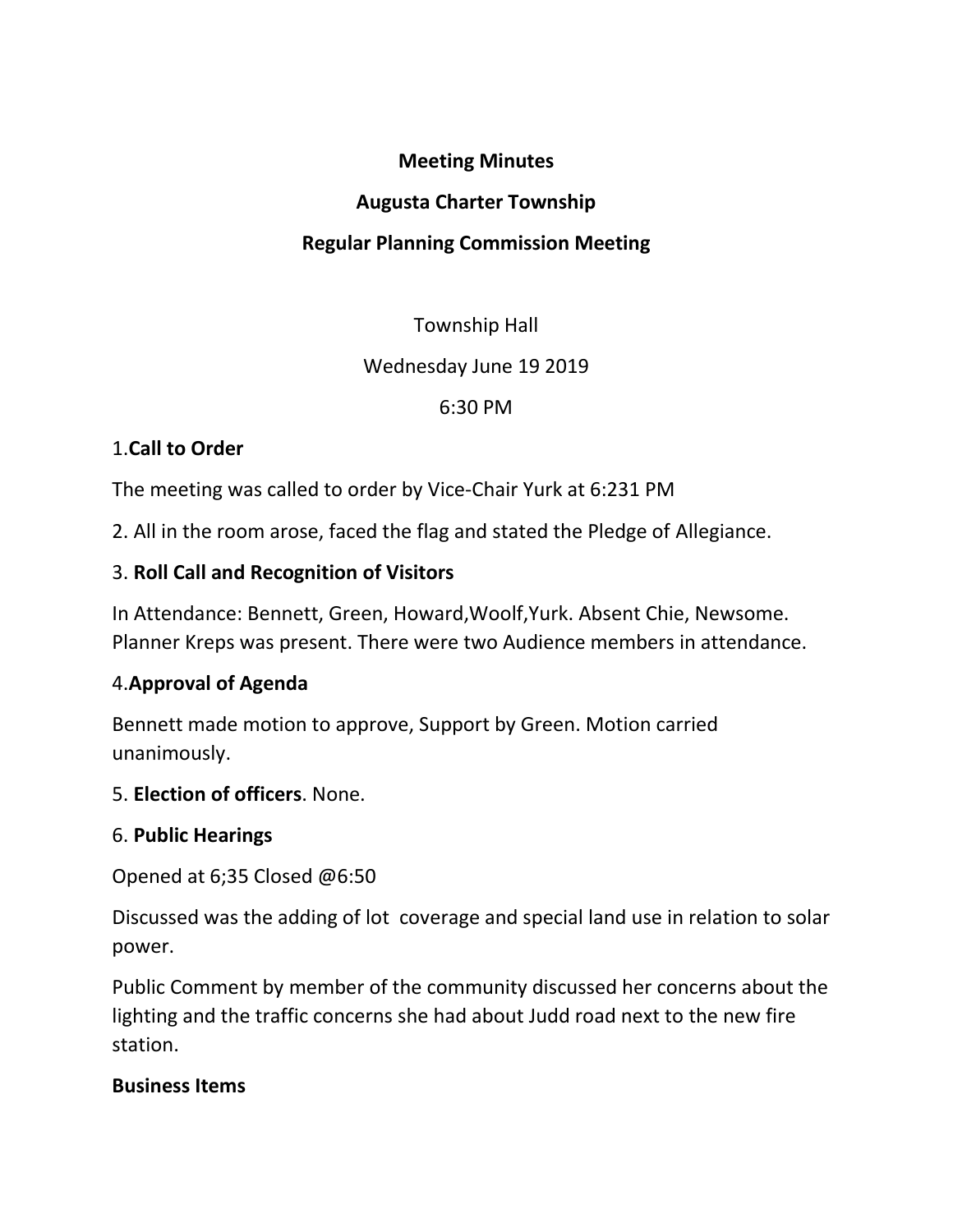Jurk: Spoke about solar use in specific land use districts and about rezoning land to solar use and clarifying the land use issue.

Community member spoke about specific benefit that solar would bring to community. Yurk went into detail about benefit to community as to the increased tax base.

Woolf: Talked about personal property /Real property in an attempt to clarify the issue as to the benefit to the township.

Howard: Talked about the solar farm having less impact than the pipeline,

Motion by yurk to closed public hearing supported by Green Motion carries

### 7 Agenda Items.

Finale site plan for fire station, some minor issues got address, including the issue of reducing the number of trees in the line of site for the driveway at the fire station. Allowing for fencing around the dumpster enclosures instead of masonry units. Discussion of site landscaping and the details of site lighting.

#### OHM Rep

Discussed future Right of way as in relation to the new fire station.

Candace Bryer, Discussed the retention pond, it did not have any outlets in it and they will revise the design and resubmit to the township.

Candace Bryer met with WCRC to clarify traffic and roadway conditions. She also informed the commission that the water resource commission has not approved the infiltration test at this time and will be done by this Friday.

Green, Howard,Yurk,Woolf and Bennett All had question and concerns about the retention pond turning into sagnet green slim bug producing body of water and discussed the issues and revising the design to prevent this from happening in the near future. Woolf Discussed outlet pipes, Howard mentiond areators and Yurk mentioned the possibility of running an electrical conduit to the pond for future use.

Green Belt issue was discussed and it was in agreement with all, it was not needed to hide the fire station, but we also needed to stay within the established guildlines..